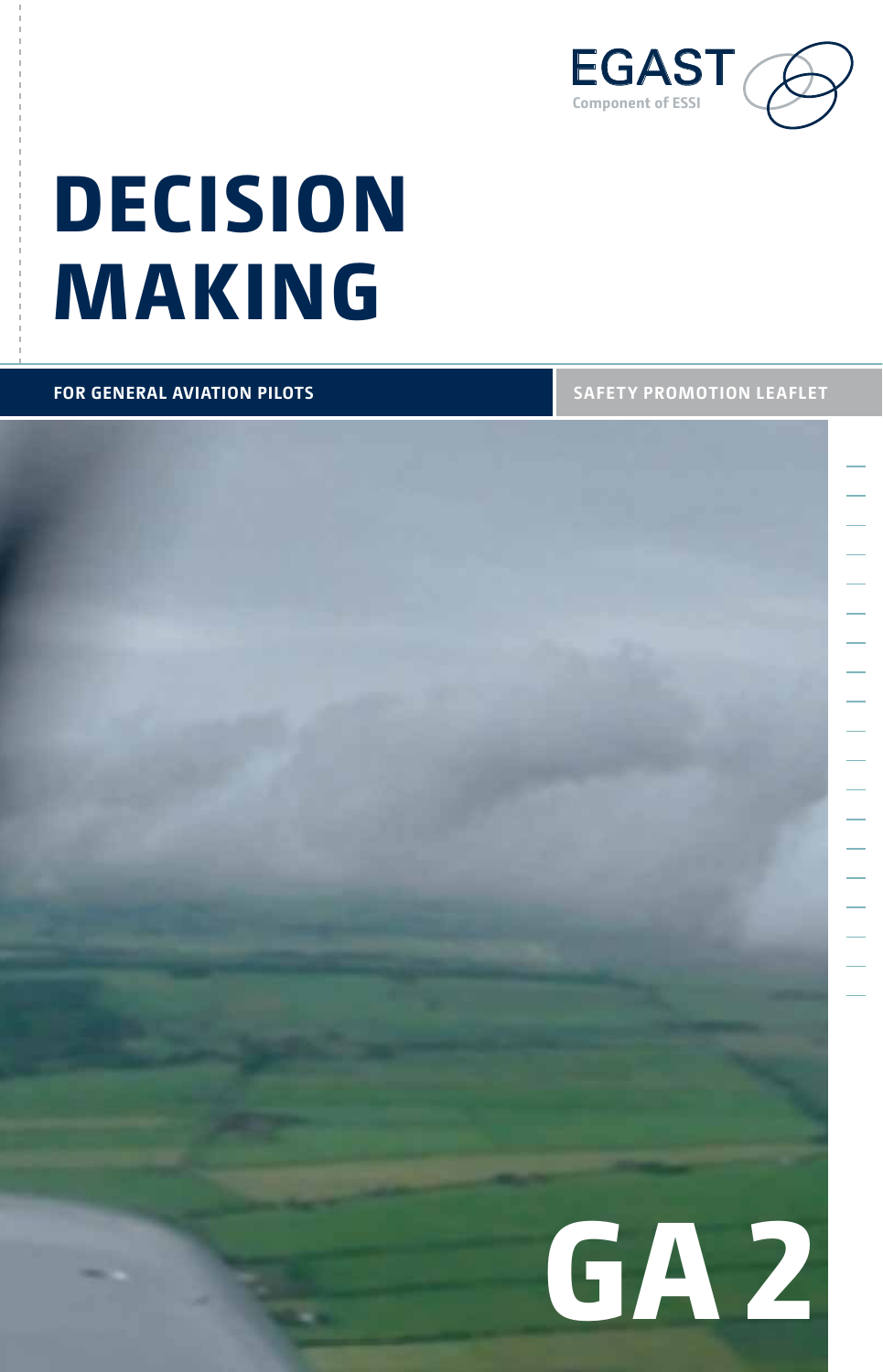## **Content**

 $\overline{\phantom{a}}$ 

| TO GO OR NOT TO GO $\_\_\_\_\_\_\_\_\_\_\_\_\_\_\_\_\_$ |      |
|---------------------------------------------------------|------|
| <b>DIFFERENT RISKS FOR DIFFERENT GROUPS 9</b>           |      |
|                                                         |      |
|                                                         | - 15 |
| <b>HOW ACCIDENTS HAPPEN 17</b>                          |      |
|                                                         |      |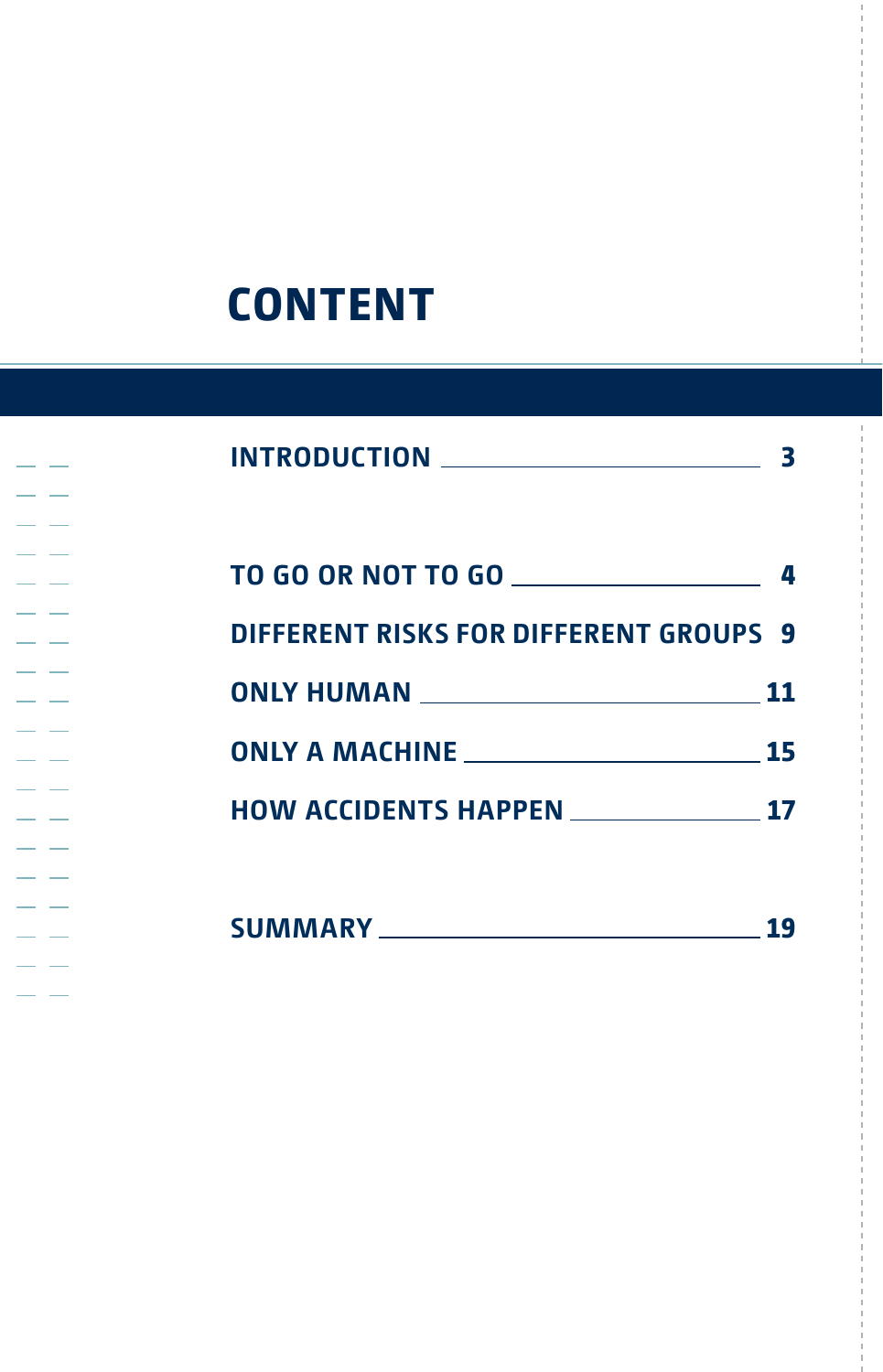## **Introduction**

It is generally understood that most accidents are the result of the pilot's actions, including **the decisions that they make**. This leaflet explains some of the factors that influence how the pilot's decisions affect the safety and survival of the aircraft and its occupants. Every flight requires the pilot to make decisions. Some are between two exclusive choices; the 'go/no-go' decision. Others require the pilot to work out a course of action from available information. The same factors affect both types of decision.

However, it is most important that the pilot is aware of the situation at all times and must be able to recognise early that a decision is necessary.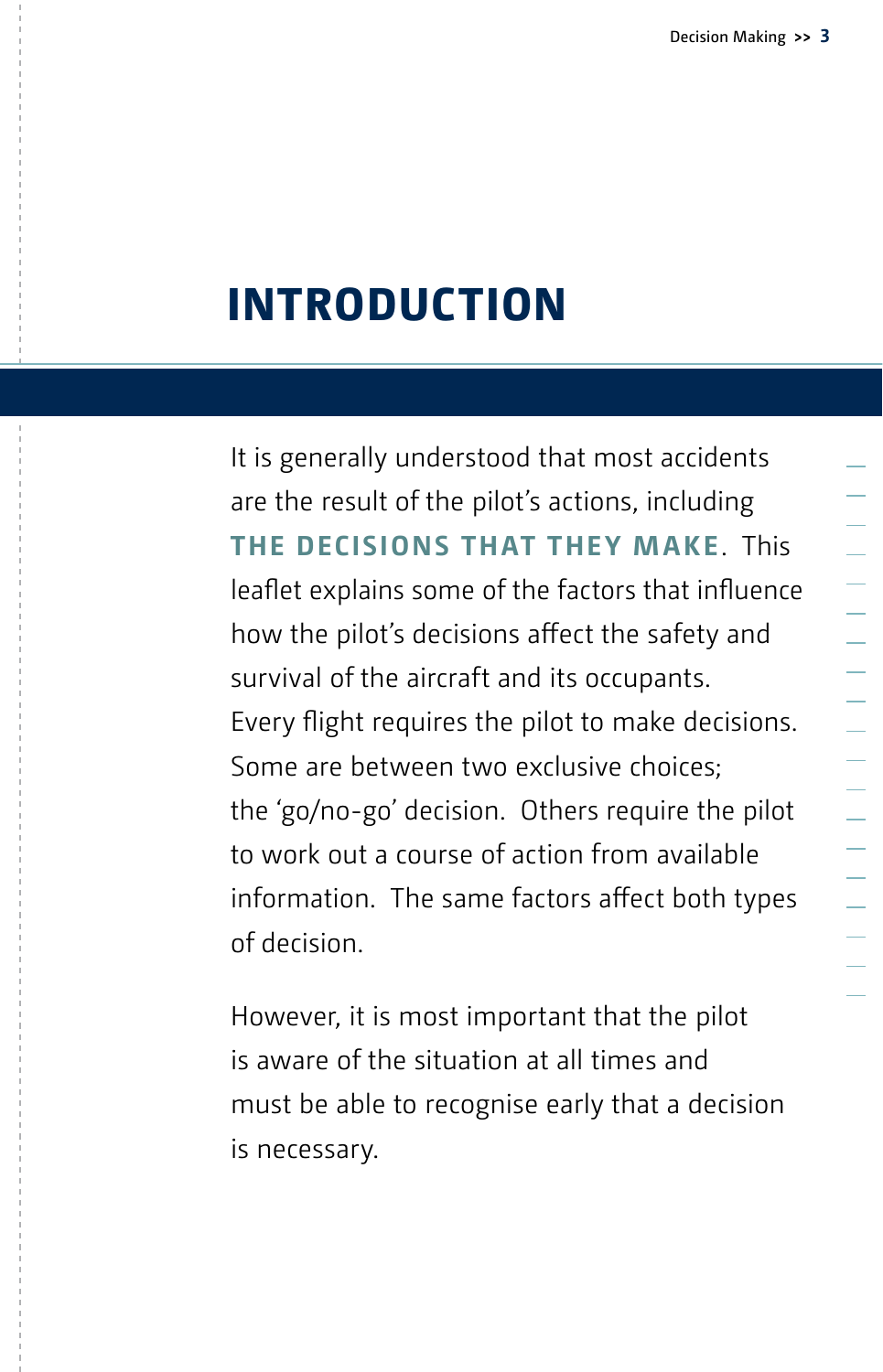$\sim$ a.

a sa s

- 4 a sa

a a a an

## **TO GO OR NOT TO GO**

#### **A ›› Weather**

A major factor in many accidents is the pilot's decision to begin, or continue, a flight in unsuitable weather conditions. A UK study found that over 80% of Controlled Flight Into Terrain (CFIT) accidents happened when the pilot either continued flying into worsening weather, or did not understand the effects of the actual conditions. Only one pilot who lost control in Instrument Meteorological Conditions (IMC) had an Instrument Rating.

Weather-related landing accidents, often happen in high or gusty crosswinds, or on wet surfaces. These are seldom fatal, but often result in broken aircraft and painful injuries.

Weather does not stay constant, and often does not act as the forecast predicts. It can deteriorate very fast. Respect the weather, and its effects on safety; know your safe escape routes, and watch out for worsening conditions behind and around you as well as ahead.

#### **B ›› I can't turn back now!**

If you go-around from an approach, or turn back when weather seems poor ahead, it does not mean you are a bad pilot. It shows **you have good judgement and assess situations realistically**. Every pilot should be prepared, and willing, to make more than one approach, and to divert or turn back if conditions deteriorate. Make sure you have enough fuel to divert, and money to get home or pay for a hotel. Always carry your driving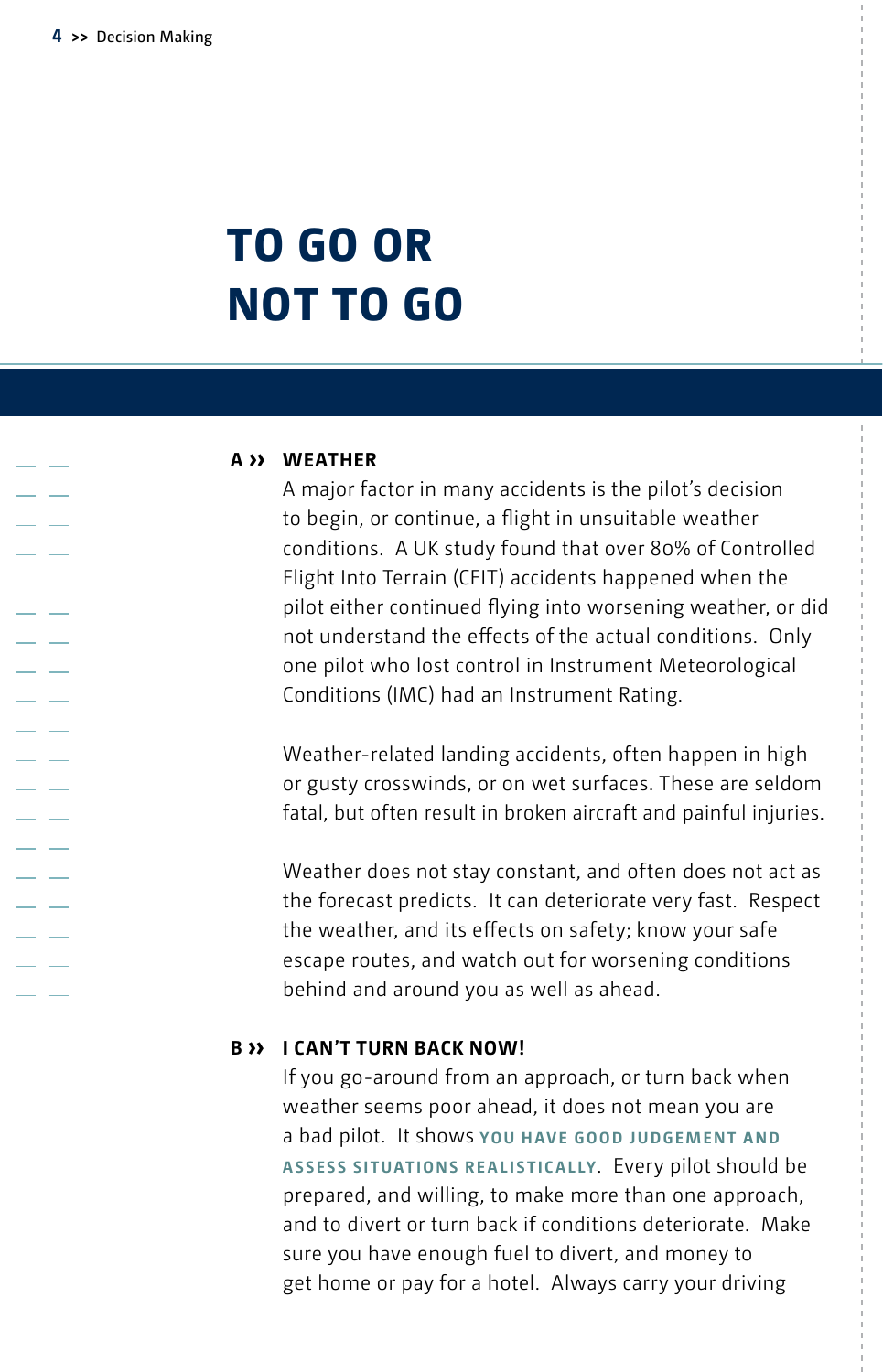

个 (B) EXAMPLE OF MAXIMUM ELEVATION FIGURE (MEF)  $\hspace{0.05cm}$ 

licence, cell phone and credit card. Remember that even a long delay in your arrival is better than never arriving at all!

The decision to turn back will be easier if you have decided in advance what your **minimum VFR flying altitude** should be.

Some charts may have a Maximum Elevation Figure (MEF) printed in each 30 minute 'square' area (15 means 1,500 feet). A simple way to calculate a minimum VFR flying altitude would be to add your own margin to that figure. Most pilots and, to be more accurate, you must study terrain and obstacles on and near your route, and add a safety margin. Before conditions force you below that altitude, turn back or divert. If cloud is forecast to be lower, should you go?

It also helps if you have practised flying manoeuvres on instruments. Be able to make a 180º turn, and if necessary a climb above an IFR Minimum Safe Altitude (MSA).

#### **C ›› Chain of events**

Many accidents involve a chain of events: one shortcut or error of judgement often leads to another. The apparent 'cause' of an accident may be that the pilot has attempted a landing from a too fast approach, or in marginal weather conditions. It may be the pilot did not turn back or divert when visibility reduced, or descended below MSA to try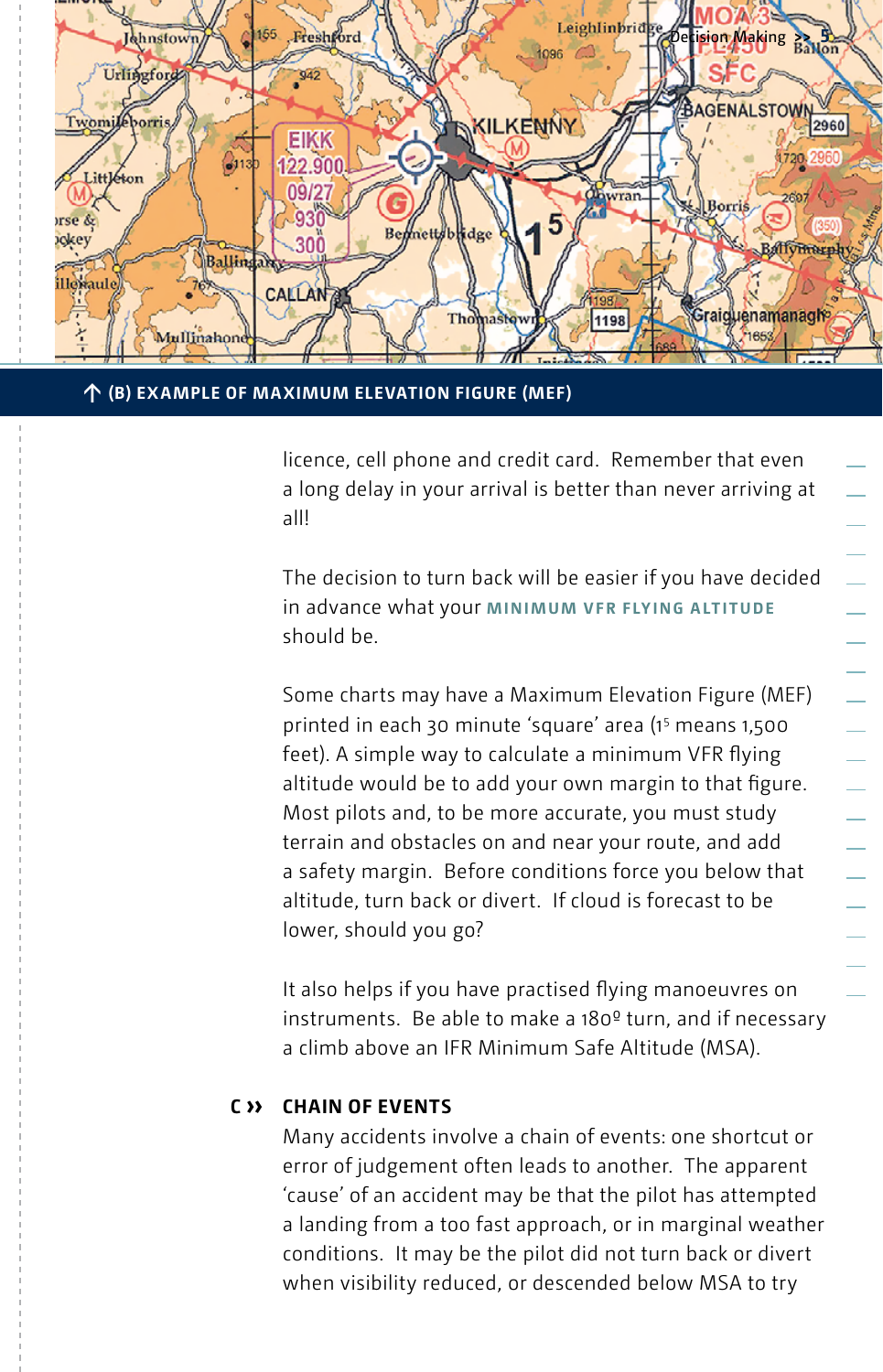J.  $\overline{a}$ . L  $\overline{a}$ 

> . L a sa s  $\overline{a}$ a a . L a a  $\overline{\phantom{a}}$  $\overline{a}$ a a

to find their position. These are seldom isolated cases of bad judgement. More likely pilots were 'forced' into them by a lack of safe options, or fuel, because their pre-flight planning was poor.

#### **D ›› But I've done it before!**

Some very experienced pilots seem to believe that they can safely fly in marginal conditions. They think they can ignore their safe altitudes, stop in a very short distance, or attempt extreme aircraft manoeuvres. Perhaps they, or others that they know, have done it before successfully. This does not prove that it is safe, nor that they have assessed the risks wisely.

#### **E ›› But someone else is doing it!**

Pilots who fly in marginal conditions may have more skill than others, or better equipment. They might just be prepared to accept more risk! In any case, their apparent ability does not mean that others can safely copy them.

Succeeding in difficult situations also depends on many other factors, which observers cannot see. To be a competent pilot you must know, and fly within, your own limitations **on the particular occasion.**

#### **F ›› Exercising sound judgement**

Regulatory authorities trust qualified pilots to make responsible decisions about whether it is safe to fly. The people who issue licences expect pilots to consider their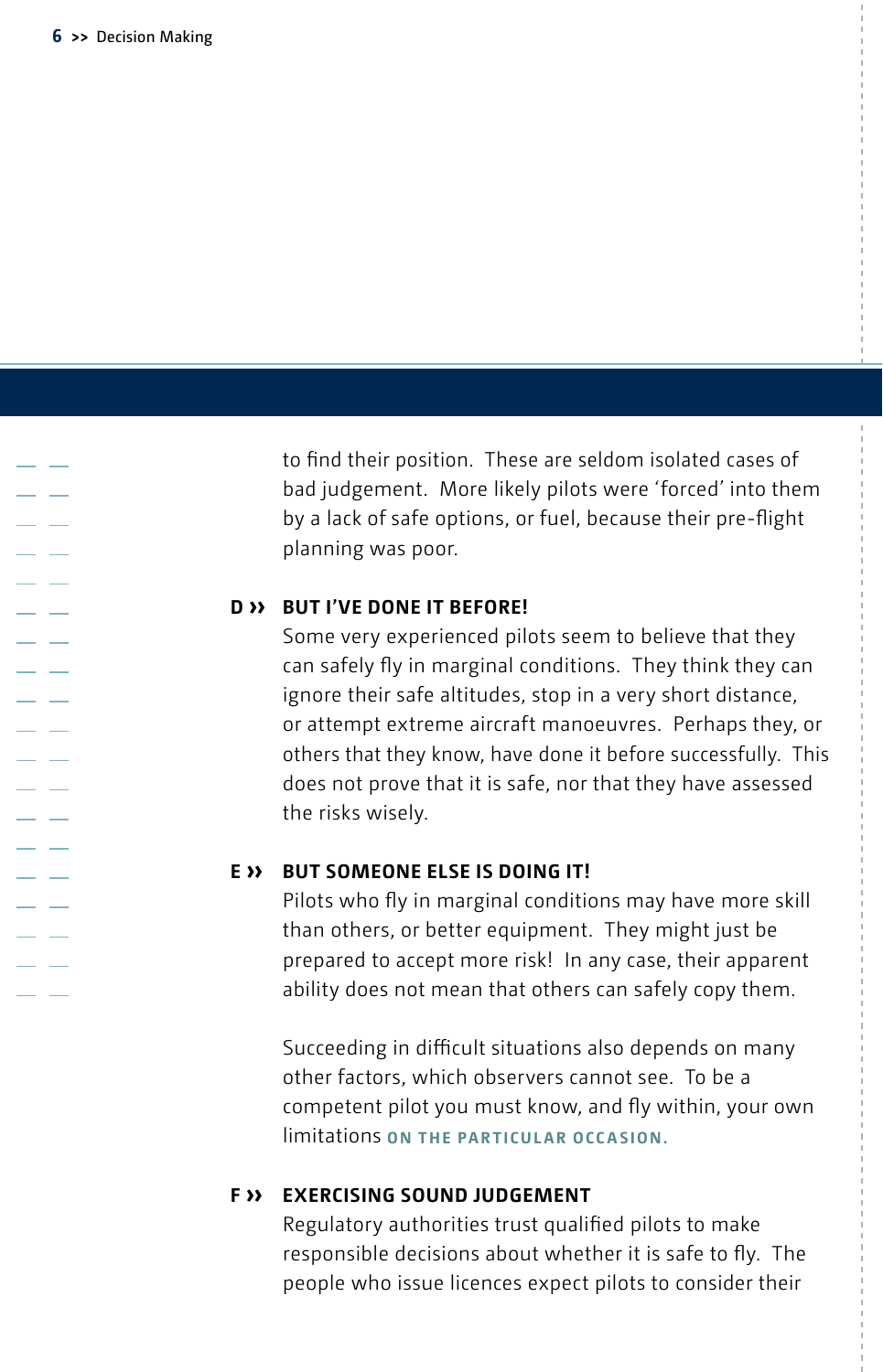experience, aircraft type, location, physical and emotional fitness, and prevailing or expected weather conditions.

However, pilots must understand that human factors will affect their decision. They are likely to believe the situation is better than it really is, or that they have greater ability than they really have. Pilots can feel persuaded by others to proceed **against his better judgement**.

#### **G ›› But you promised!**

Never promise to fly on a certain day, arrive at a certain time, or to be somewhere important if you can only get there by flying. If it really is important, organise surface transport as a back-up, and be ready to use it. Do not feel you will disappoint friends or relations if you cancel a promised flight; wait until you are sure you are fit, the aircraft is serviceable and the weather is suitable, before you invite them to fly.

#### **H ›› Peer pressure**

Other people may encourage you to take risks when you don't feel comfortable. If they find that you cancelled a flight while they braved the crosswind, low cloud or lack of horizon, they may say: *'You diverted? What an idiot! I would have continued and got there...'.* Perhaps they would; or they might have continued and **not** got there. Perhaps they are just full of bravado and would not have carried on at all. Perhaps they have more experience, a better equipped aircraft, or a death wish. It doesn't matter.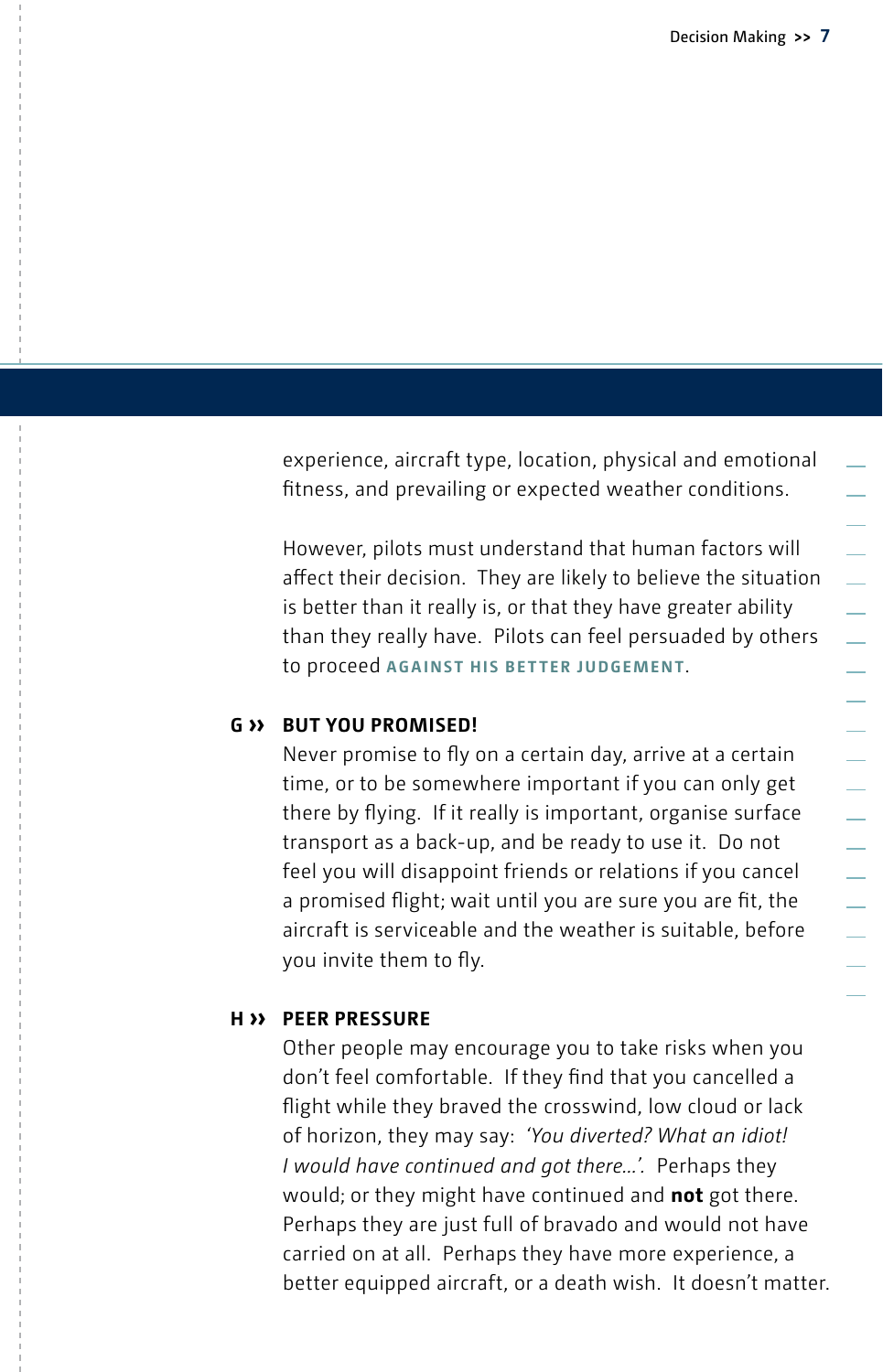

#### **↑ (I) Are you impressing anyone?**

a s

Even when no-one else is near them, pilots may feel they are 'letting themselves down' if they fail to do something that they want others to believe they can do. If you are more afraid of others' opinions than of your own death, or more importantly the safety of your passengers, you may not have the character expected of a licence holder.

#### **I ›› Are you impressing anyone?**

More than half of the low flying and aerobatic accidents involved an 'audience' – usually friends on the ground, but sometimes passengers taken for a flight. The temptation to 'show off', to impress those watching, proved fatal in too many cases.

#### **J ›› Joint decisions**

A joint decision made by a group of people is usually more extreme than the decision that any one of them, alone, would have made. Pilots tend to be quite adventurous people who are willing to accept a certain amount of risk in order to fly as they wish. Always beware of the committee decision: *'We'll do it!'* is often because no-one has spoken out against it.

#### **K ›› The bottom line**

All of these risks can be reduced if you think about them beforehand, preferably during pre-flight planning. If you can minimise the number of surprises you meet during a flight, you will be more able to deal with them safely when they occur.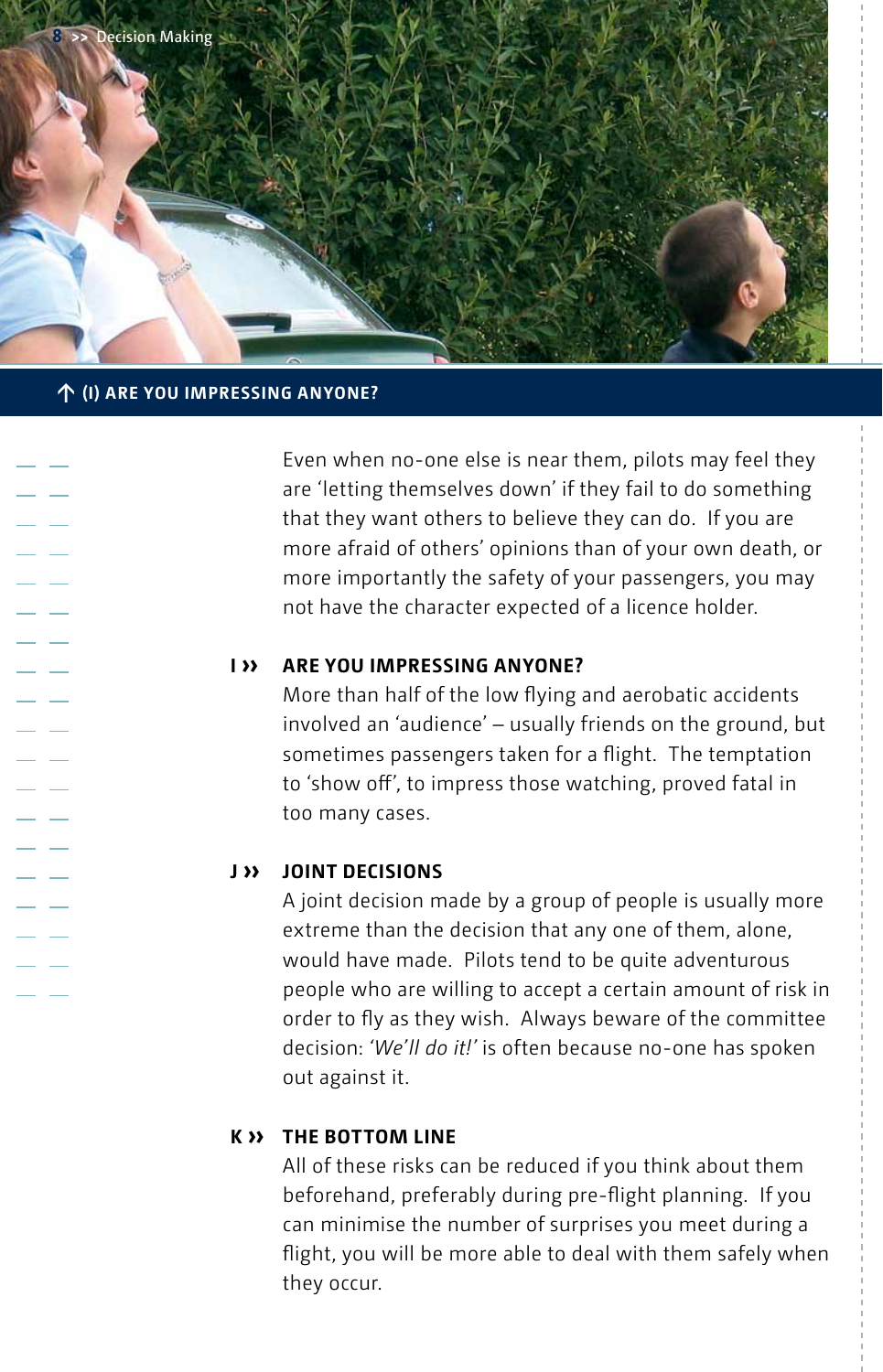## **DIFFERENT RISKS FOR DIFFERENT GROUPS**

#### **A ›› Age groups**

Accident investigations, and studies including a UK fatal accident review, have suggested that the risks for young pilots are a little different from older ones. Young pilots seem to be less likely to suffer a stalling accident, but more likely to be involved in accidents caused by poor judgement or airmanship. They sometimes took unnecessary risks in low flying and aerobatic manoeuvres, often in front of friends or others watching. However, pilots who flew into terrain, with full control of their aircraft and without any serious technical failures were, on average, older than pilots involved in other kinds of fatal accident. Typically, they continued flying into bad weather conditions, ignoring their minimum VFR flying altitude (if they had calculated one). Older pilots seem also more likely to try (and fail) to land off a poor approach.

#### **B ›› Total experience level**

 Pilots involved in the fatal low flying and aerobatics accidents were usually very experienced. Pilots in fatal CFIT accidents were also typically very experienced. They may have believed that their experience allowed them to fly safely in conditions that others are advised to avoid. If you ever think the same, remember that all of those very experienced pilots in the fatal accident reports also thought that **'it would be all right '**.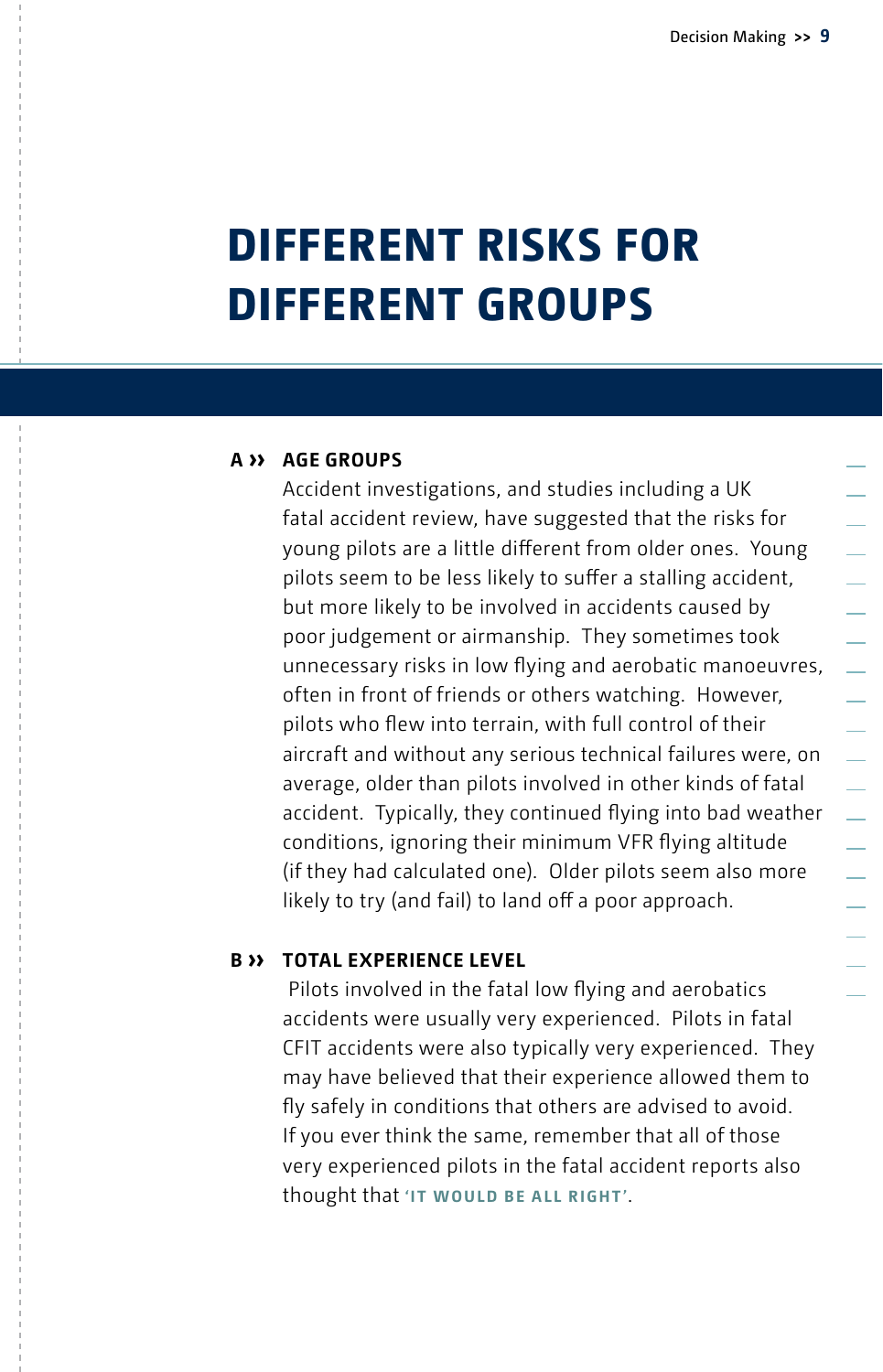$\sim$ a. a sa a sa . L a sa a a a la  $\mathcal{L}$ a a a an

a an a la

Pilots with very low hours seem to feature less in the accident reports than those with 200 – 500 hours. who seem to be more likely to lose control of the aircraft during visual flight. Perhaps these still quite inexperienced pilots are trying more ambitious flying for the first time.

#### **C ›› Use it or lose it**

Recency is also a safety issue. If you could do something perfectly six weeks ago, it does not mean you can immediately do it now. A skill will slowly disappear if it is not regularly practised. Use your flying time sensibly, take advantage of proficiency checks and ask for post qualification training. If you really must do something when you are out of practice, prepare extra carefully and increase your safety margins.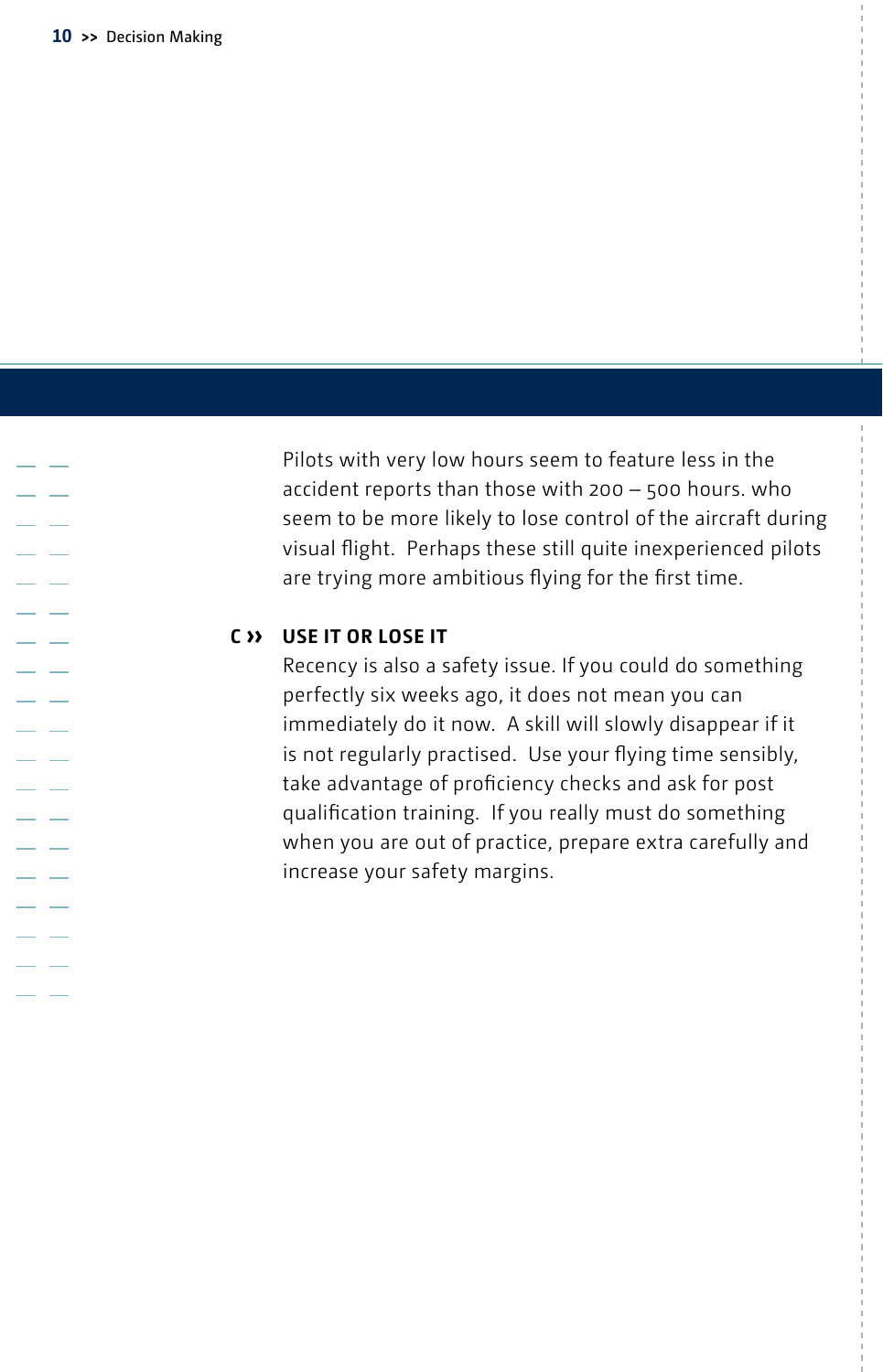## **ONLY HUMAN**

#### **A ›› Trust me, I'm a pilot**

Pilots may be trained, experienced and competent, but that does not mean that they will always perform perfectly. Everyone can experience an 'off day', become overloaded, suffer false perceptions, or just make a mistake. Aircraft and engine parts are expected to fail from time to time, and this is (correctly) seen as normal. Human pilot performance also has a failure rate, and it is **not** zero.

#### **B ›› Humans make mistakes**

Because we are human beings **we all make mistakes** , no matter how well trained, competent, careful, or skilled we may be. **Nobody** is immune from errors, and anyone who thinks that they are infallible is the most dangerous of all.

There are two types of error:

- • *'Slips and lapses'* include 'finger trouble', errors in entering or recording data (perhaps writing down the wrong digits), or not noticing changes in instrument indications;
- • *'Mistakes'* are actions that we make intentionally, and execute correctly, but which turn out to be a bad plan.

In general, training can reduce mistakes, but they still can and do happen. It is important to recognise and rectify mistakes – and to learn from them. Slips and lapses can happen to anyone, and are probably more likely in highly skilled, experienced people. Distraction errors and routine errors are good examples.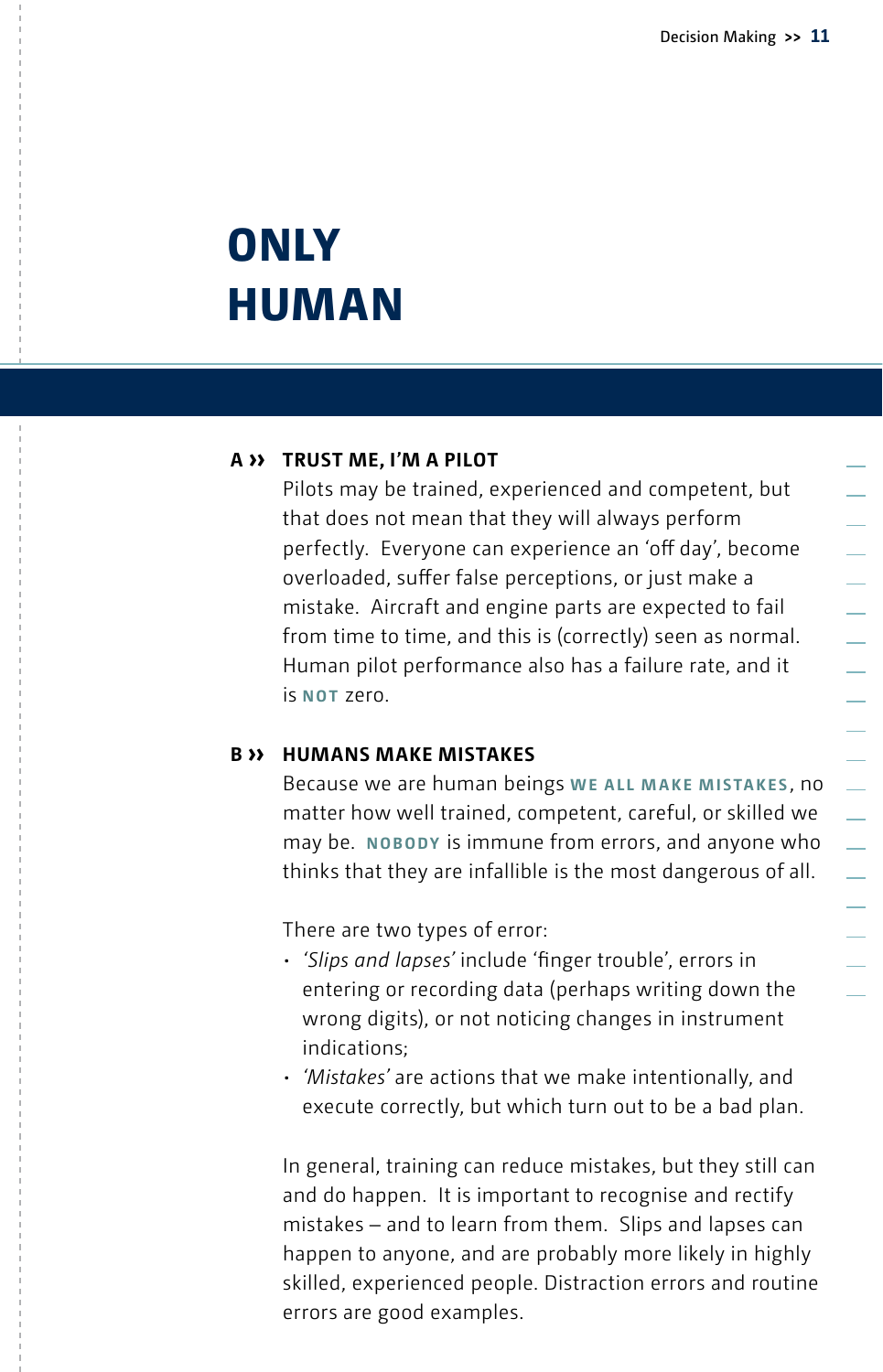$\sim$ a a

a sa s . . - 4 a sa

a a a an

a a

#### **C ›› Believing is seeing**

Optical illusions can affect pilots' judgement. For example, the approach angle may seem wrong when approaching a sloping runway. An incorrect *mental* 'perception' can be even more dangerous. If a person believes something to be true, they will tend to 'see' only those cues in the environment that are consistent with that belief, treating these as positive confirmation that the belief is correct, and 'not see', 'blot out' or ignore any evidence to the contrary.

Unfortunately, pilots are no exception to this rule. If a pilot believes that his aircraft is in a certain attitude, or at a certain geographic location, then his mind will try to organise whatever information is available to confirm this belief. It is difficult for technically qualified and experienced people to accept this about themselves. However, if you are human, **this does apply to you**.

If we expect navigation features to appear in a certain place, instruments to show a certain reading, or ATC to give us a planned clearance, we must be prepared to distrust our senses. It is important to actually read the map and instruments, listen to the radio carefully, and positively check we have interpreted them correctly.

### **D ›› do not overestimate your capabilities**

More than half the pilots in a university research trial did not abandon their planned flight until conditions were already too bad to survive. Always think and act as if you are less capable than you think you are.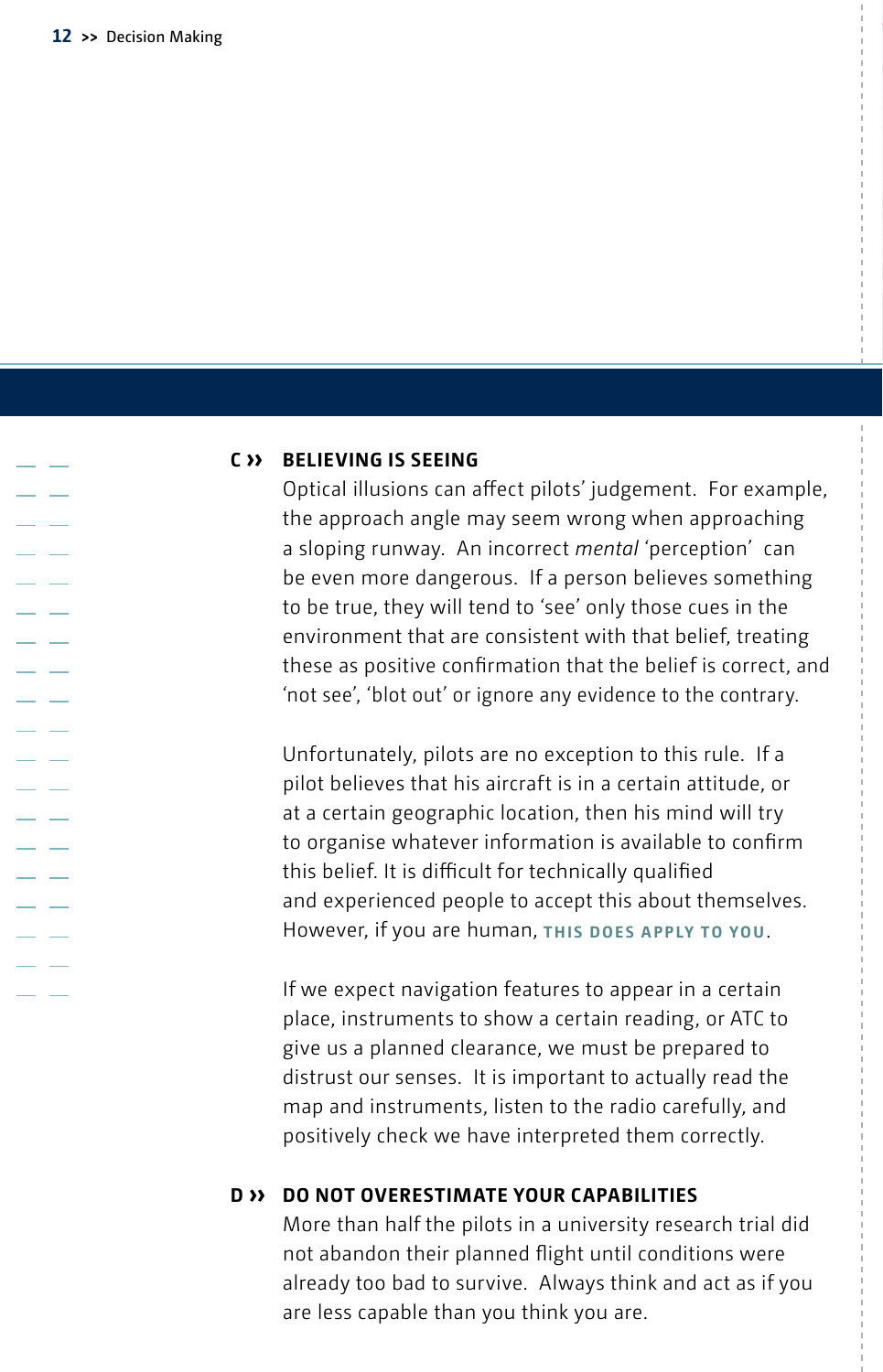Decision Making **>> 13**  $\overline{u}$  $\lambda$  $\overline{q}$  $\frac{10}{10}$  or  $\frac{10}{10}$ ontingency  $20$  min res Load **ACTEDIOR Allar WEDROING TO** 

#### **Dummytext Caption: Field of vision ↑ (F) Stress affects pilots' judgement – think about pre-flight planning**

#### **E ›› Loss of concentration**

To perform well, a human's brain needs to be 'aroused'. A pilot may lose concentration during a routine and unchallenging flight, and not realise that a decision is needed until there are no safe options left. Delaying or failing to make decisions frequently causes accidents.

#### **F ›› Stress**

Stress is one factor which increases arousal, but if arousal becomes too high the brain shuts out information. Stress may be caused by conditions associated with the flight, or by external factors, such as family, health, or work problems. Stress will affect pilots' judgement, and confuse their thinking. They are likely to concentrate on (or overreact to) one particular problem and ignore everything else. This is dangerous.

If there is a problem in flight, **the pilot's first priorit y must be safety**. Attention to a faulty radio, airsick passenger, or navigation problem must be a secondary task. You must expect to feel stress during every flight, so if you already feel stressed before you enter the aircraft, consider whether you should cancel.

If you anticipate a period of high workload during the flight, think about your actions and options as part of your pre-flight planning. Prepare as much as possible ahead of time and, above all, remember that your first priority at all times is to **fly the aircraft**.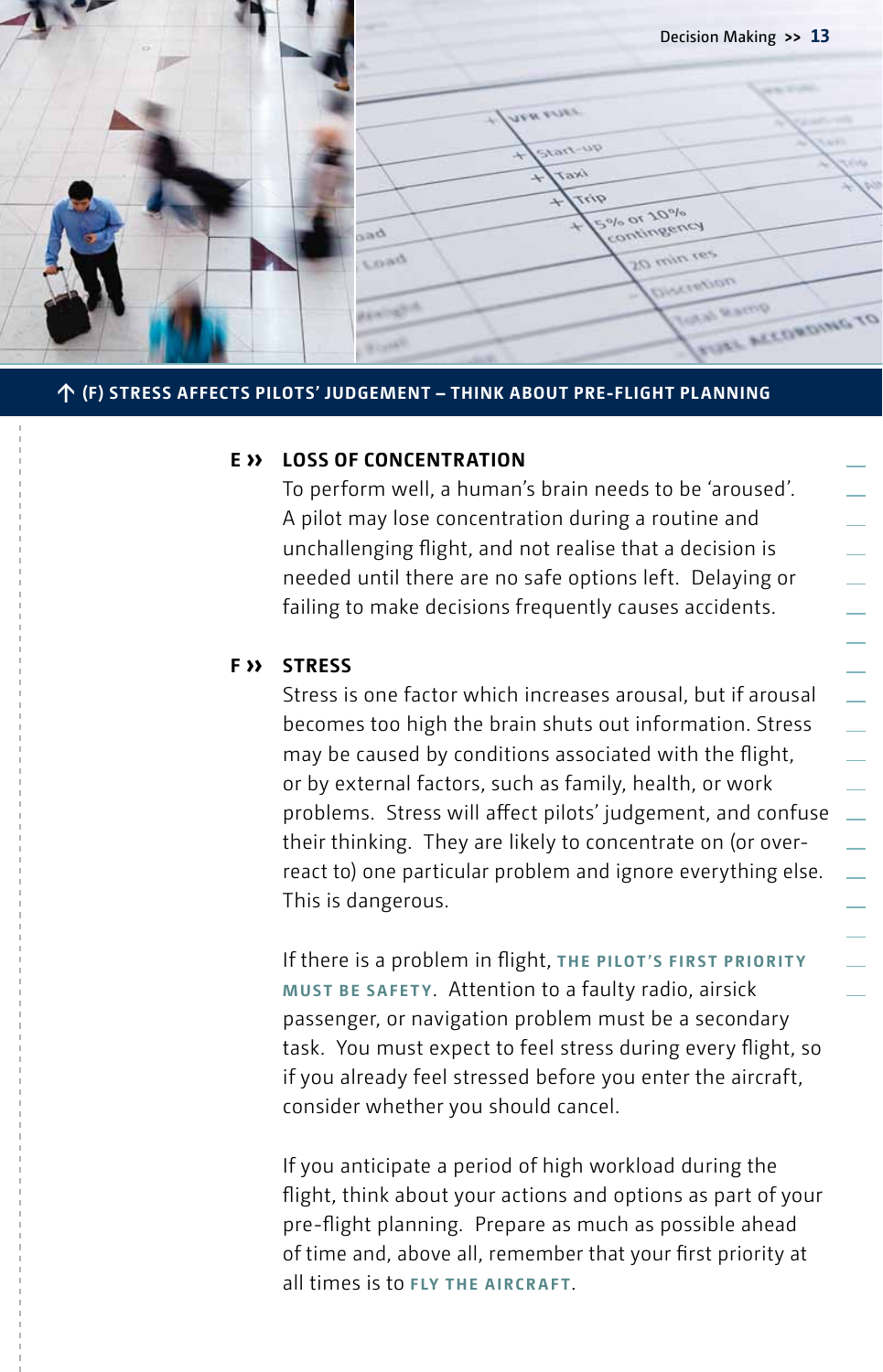$\sim$ a sa a sa

. L  $\overline{\phantom{a}}$ a a - 11 a sa . L a a a an

a a a s

#### **G ›› Reaction**

It is natural for a human to perceive a direct association between his action and something which happens immediately afterwards. For example, if a pilot selects the flap down, and immediately feels an unwanted vibration, he will want to select the flap up again. However, the reaction may not be correct – that vibration may be the stall buffet and raising the flap will make matters worse.

If a circuit breaker opens, it is a natural reaction to close it again immediately, especially if the pilot is under stress. However, a circuit breaker's job is to protect the aircraft – resetting it may cause damage. Think before reacting.

#### **H ›› Teamwork**

If things are going wrong, you must use all the help you can. If you have already pre-set your navigation instruments, they can give you information when you need it. Ask passengers to look out, and hold maps or a torch if needed.

Air Traffic Services can give you information, and radar can help with navigation. Pre-select useful frequencies and know how to use the services.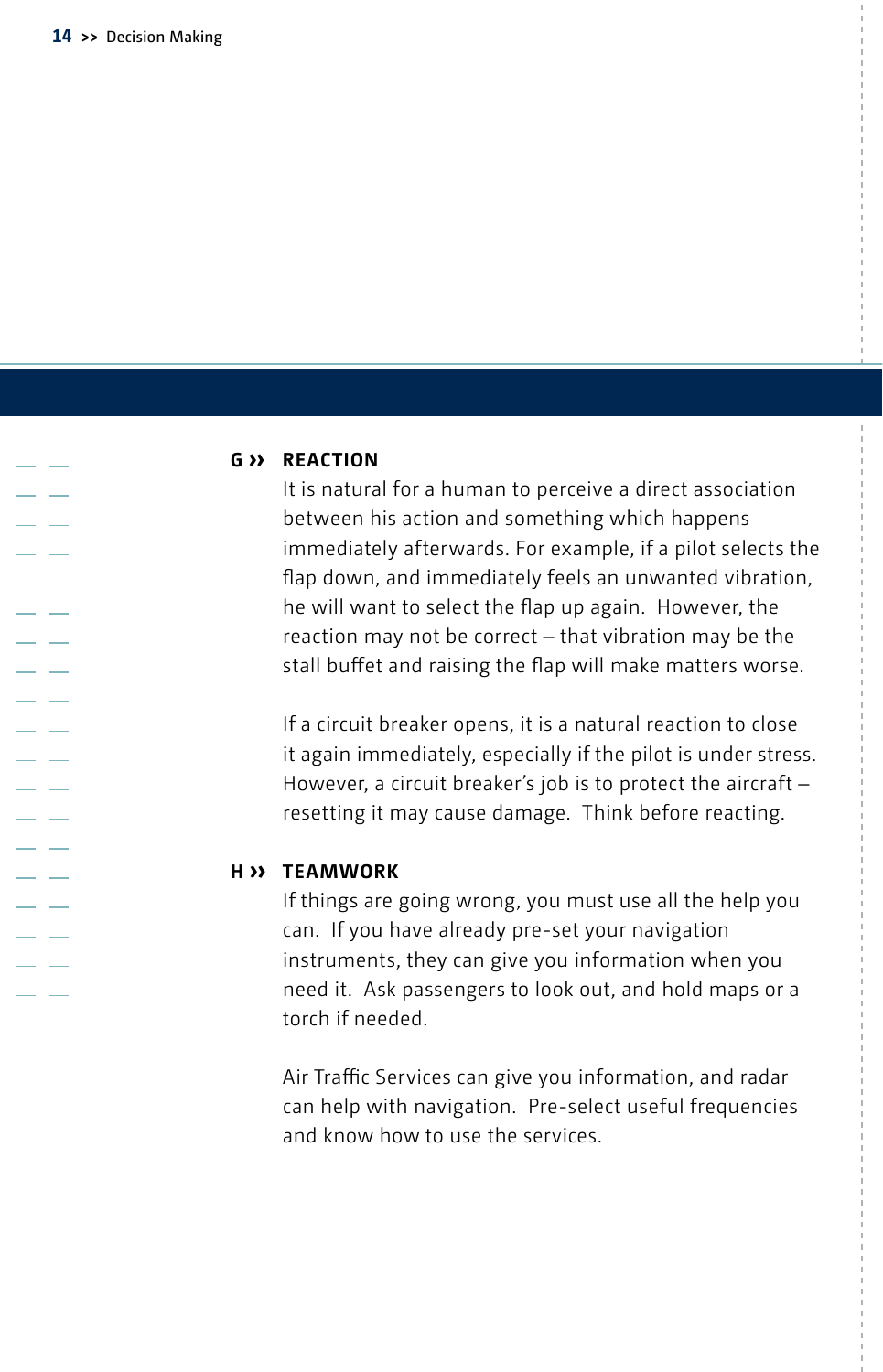

#### **A ›› Technology**

**A MACHINE**

**ONLY** 

Just as human beings can make errors, mechanical and electronic devices can be faulty. **THINK** about what your instruments should say – do a mental 'reality check'. Always cross check with a second source (e.g. landmarks in the outside view) if possible. Change – especially movement – attracts our attention, but a static condition, or a very slow rate of change, is likely to go unnoticed. Check all instruments regularly; never think that your attention will be drawn to a deteriorating situation. A gauge fault may keep the fuel needle steady, although actual levels are dropping. There will be no rapid movement or change to attract your attention.

#### **B ›› Electricity and electronics**

You may have electronic flight instruments, or even engine controls. Know your own system, and if the generator fails be ready to follow the Flight Manual drills. These probably include landing as soon as practicable.

A melted fuse or open circuit breaker is protecting you and your aircraft. If you need the service and the rating is low, try one reset only, but allow adequate cooling time.

- 
-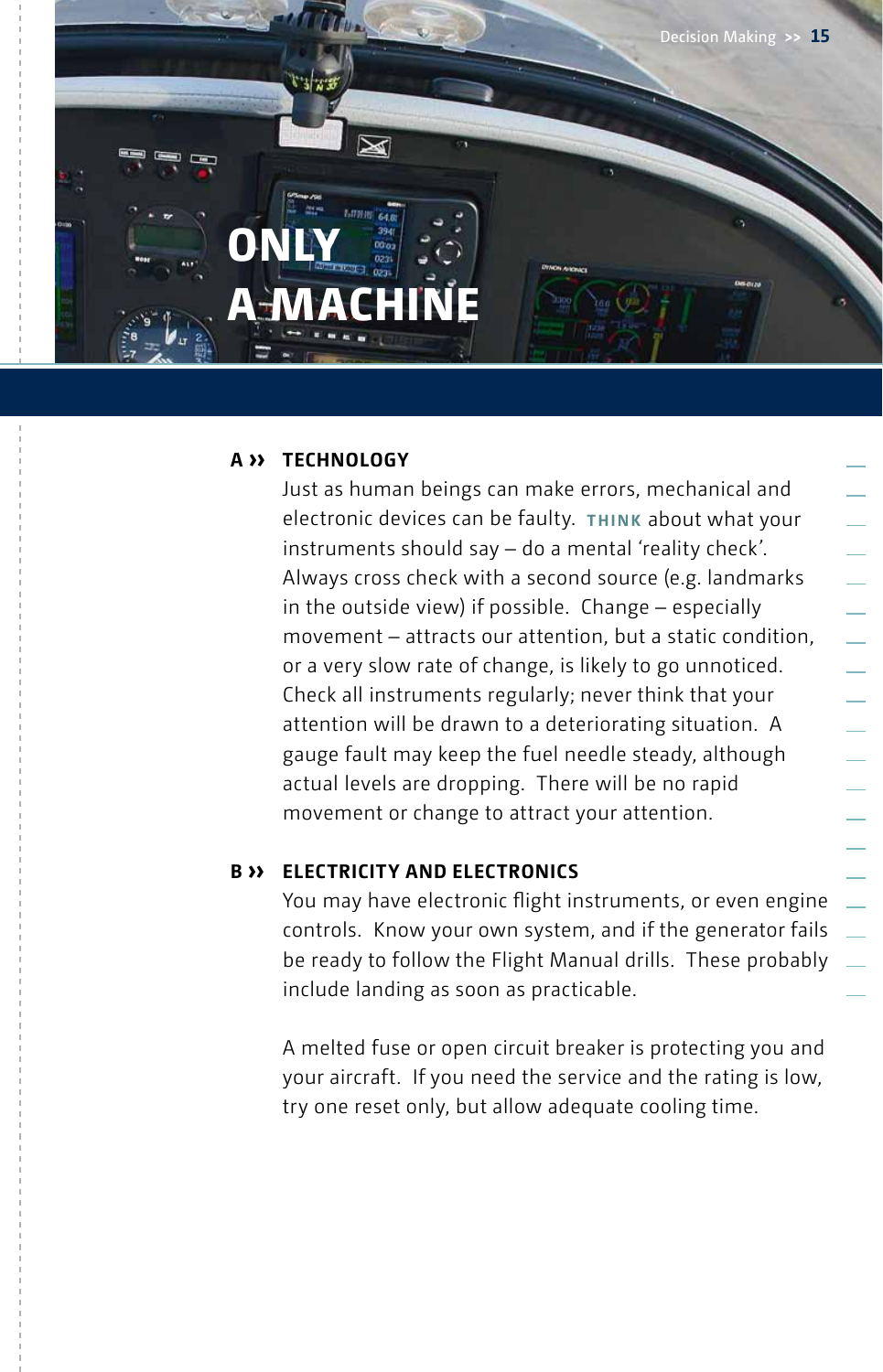

#### **↑ (C) example of a portable GPS**

© by Garmin International, Inc.

#### **C ›› Satellite navigation**

If the pilot understands its limitations and knows how to use it, GPS information can be very helpful when making decisions. However, operating GPS in an aircraft is affected by the same human factors as other activities. Prepare the system as part of (and never instead of) proper pre-flight planning. The UK CAA's **Safety Sense leaflet 25 'Use of GPS' <sup>1</sup>** includes the following advice:

- **Never** fly in conditions that you would normally avoid because you believe GPS will reduce the risk and get you there safely.
- **Never** use GPS as your primary means of navigation.
- **Never** concentrate on adjusting the GPS while ignoring the outside world.
- **Never** use it to land in poor visibility.
- **Never** believe GPS data without question. It is NOT infallible and it CAN go wrong.

<sup>1</sup> Civil Aviation Authority, Safety Sense Leaflet 25: 'Use of GPS', October 2009 Download at URL: http://www.caa.co.uk/application.aspx?catid=33&pagetype= 65&appid=11&mode=detail&id=1179 [January 2011]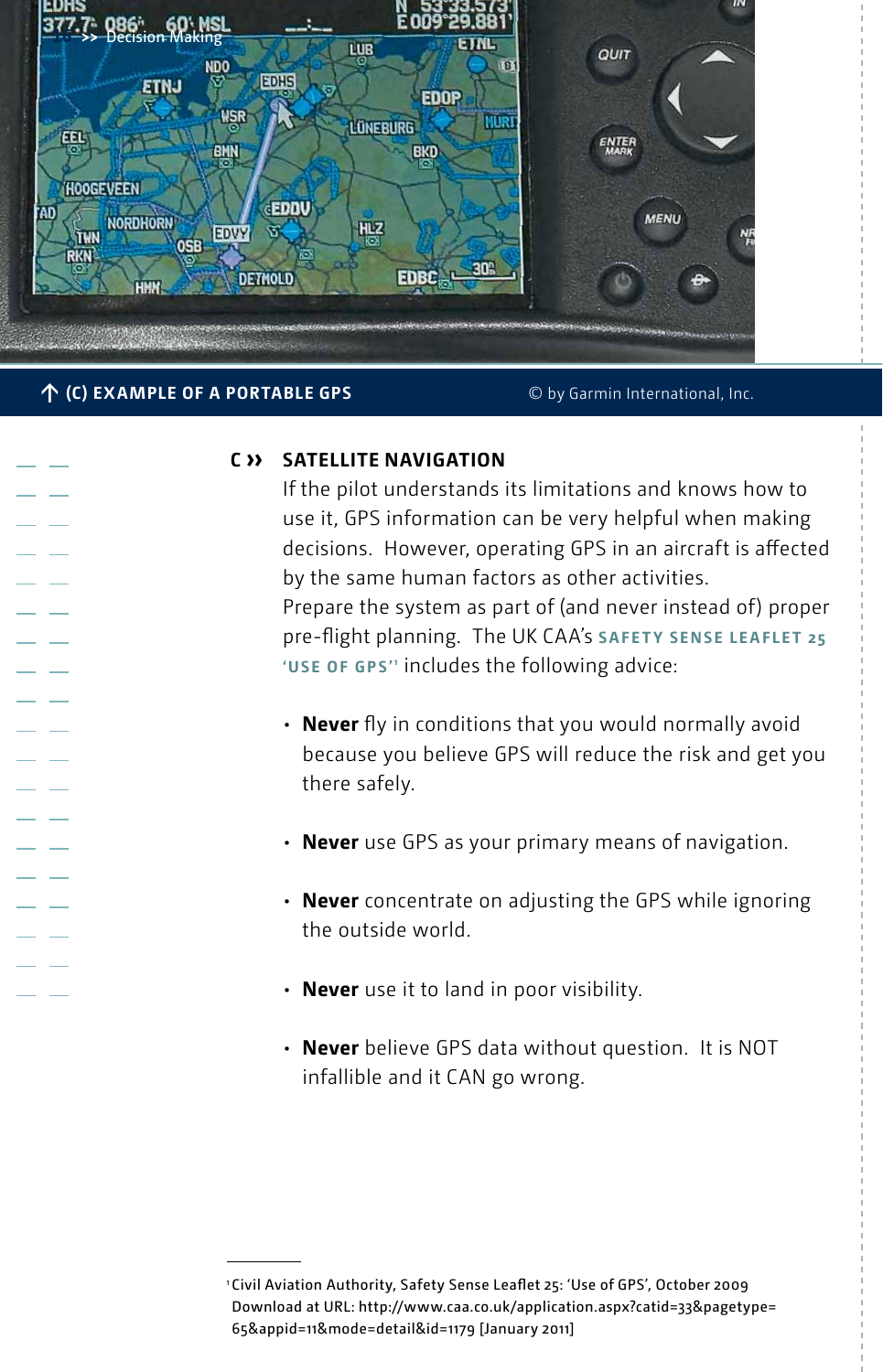## **HOW ACCIDENTS HAPPEN**  From an Accident Review

#### **A ›› Controlled Flight Into Terrain**

When apparently serviceable aircraft flew into the ground, the pilots were typically over fifty years old, and very experienced. More than a third were flying in their home area, and accidents were not always in mountainous regions. Almost all of these accidents included unwise reaction to weather conditions (such as continuing to fly into worsening weather). Most pilots had come below their Minimum VFR Flying Altitude (if they had calculated one), trying to get 'below the weather', or hoping to confirm their position. More than a third found too late that they had made a navigation error.

#### **B ›› Loss of control in VMC**

In many loss of control accidents there was an unfamiliar situation, a distraction, or a minor technical failure. Often, an inexperienced pilot appeared to be coping quite well until overloaded by some unexpected event. It is good to practise – even in your mind – exactly what you would do if you had a technical failure, or another distraction.

If the flight you have planned will require all your skill, you will have nothing left in reserve for unusual situations.

- 
-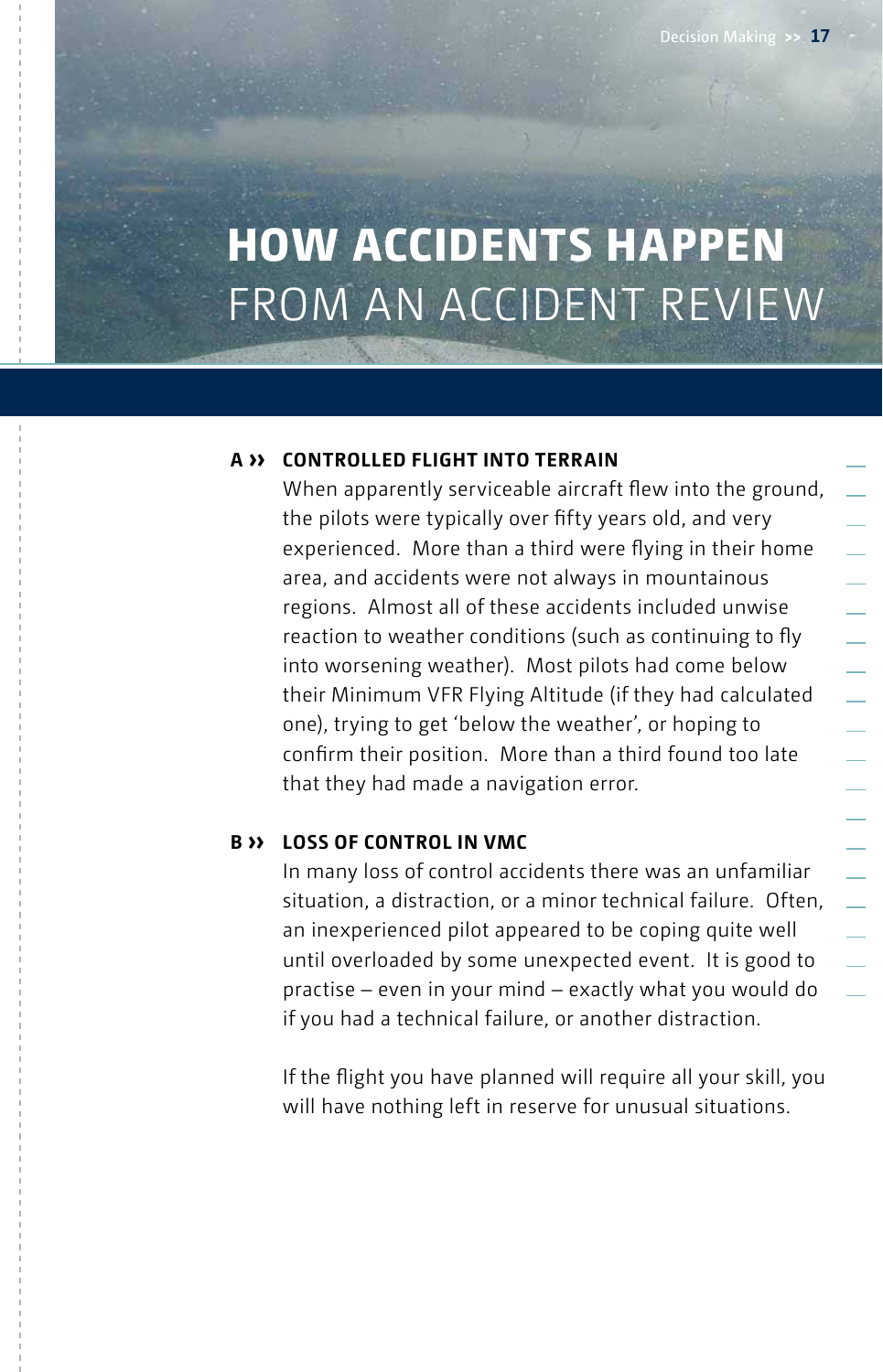

**↑ (C) Aerobatic** © Photo by Vasco Morao **↑ (D) lOss of control in imc**

### **C ›› Low flying / aerobatic**

Highly experienced young men will be tempted to fly low and perform aerobatics, often with an informal audience. If they do not have enough height to allow for errors, they risk death or serious injury to themselves and others.

#### **D ›› Loss of control in IMC**

More than three quarters of the pilots killed when they lost control in IMC had no instrument qualification. VFR pilots must be able to see and recognise cloud, heavy precipitation or thick haze early enough to avoid it safely. They must always expect, and look for, such bad weather.

Disorientation is more likely if you have not been adequately trained to fly on instruments, **or have not kept in practice** . Unless you are in regular instrument flying practice, even an Instrument Rating should only be regarded as a **minimum skill** to 'get out of trouble' if you accidentally lose visual references.

**Don't gamble with your life, and, more important, don't gamble with someone else's!**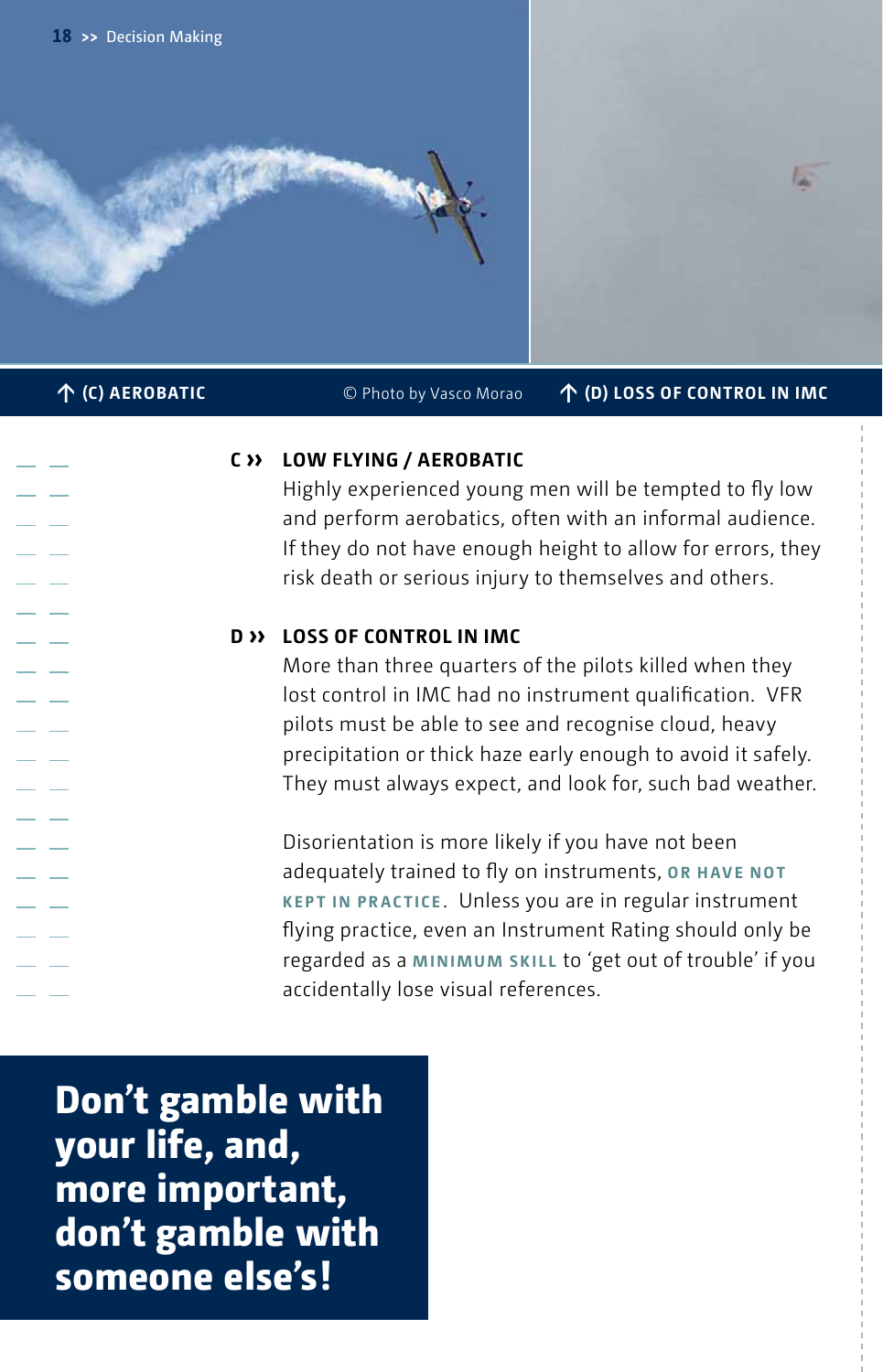## **Summary**

## **Be realistic about the weather:**

- Learn about it
- Study the forecast in relation to your planned flight
- Look for signs of worsening weather

## **Calculate a minimum VFR flying altitude and keep to it**

## **Use your judgement responsibly**

### **Know your own limitations:**

- Double check your perceptions
- Beware of reacting too quickly

## **Don't be pressurised to fly, or to arrive on time.**

## **Prepare thoroughly and allow for contingency:**

- Carry enough fuel
- Be ready to go-around, turn back, or divert
- Plan as much as you can before flight

## **Consider what to do in possible 'situations'**

### **Be aware of the situation around you**

### **Be prepared to ask for help**

## **Don't take unnecessary risks**